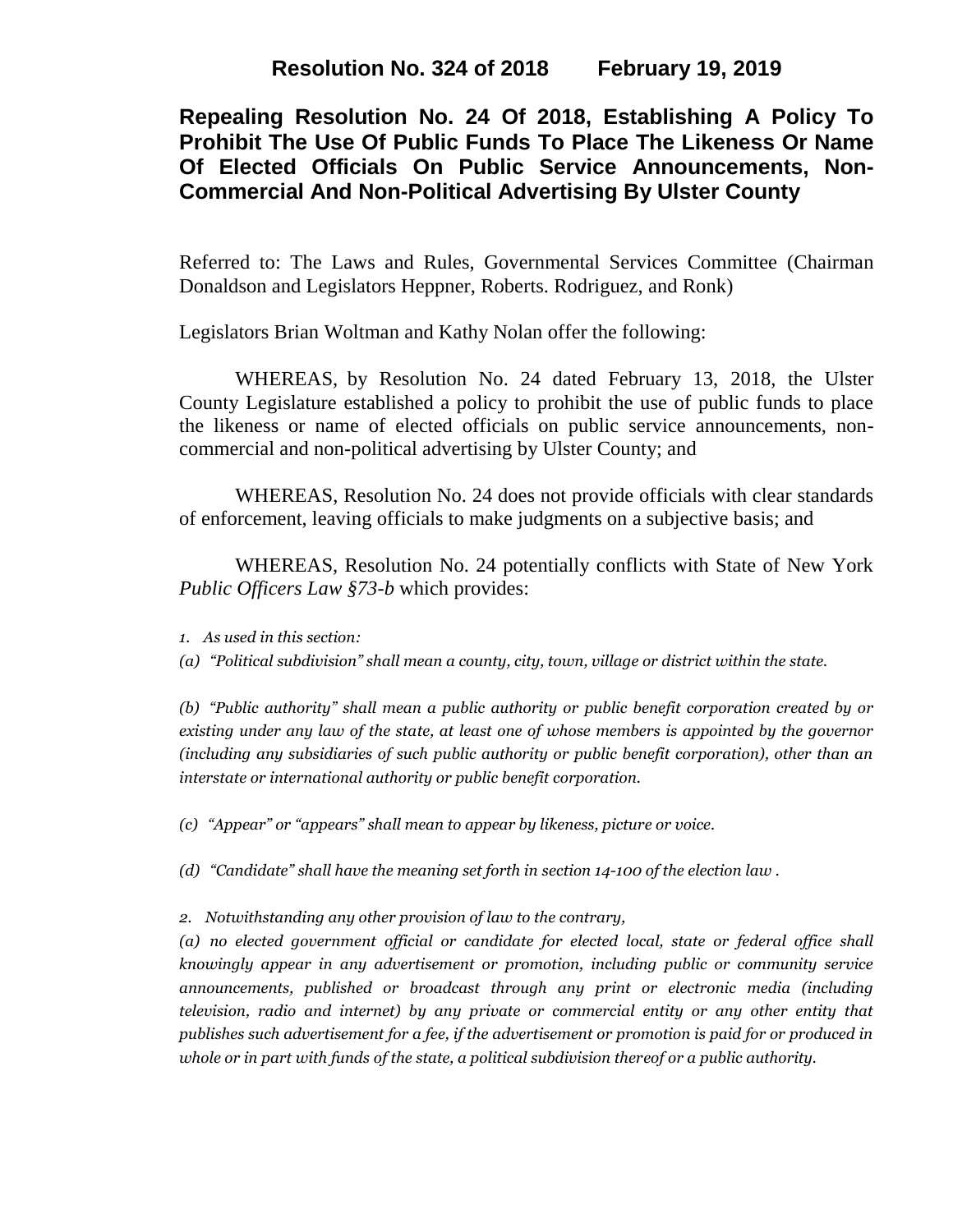#### **- Page 2 -**

## **Resolution No. 324 of 2018 February 19, 2019**

# **Repealing Resolution No. 24 Of 2018, Establishing A Policy To Prohibit The Use Of Public Funds To Place The Likeness Or Name Of Elected Officials On Public Service Announcements, Non-Commercial And Non-Political Advertising By Ulster County**

*(b) No person shall knowingly use the funds of the state, a political subdivision thereof or public authority to pay for or produce, in whole or in part, any advertisement or promotion that is prohibited by paragraph (a) of this subdivision. This prohibition shall not apply to otherwise lawful expenditures of public campaign funds specifically provided for under state, federal or local law.*

*3. Any person who violates the provisions of this section shall be liable for a civil penalty of not less than one thousand dollars nor more than five thousand dollars. The penalties prescribed by this subdivision may be recovered in a civil action brought by the attorney general.*

; now, therefore be it

RESOLVED, Resolution No. 24 of 2018 is hereby REPEALED, effective immediately; and, be it further

RESOLVED, that in order to be in compliance with state law, elected officers of the County of Ulster immediately recommence following Section 73-b of the Public Officers Law,

and move its adoption.

#### ADOPTED BY THE FOLLOWING VOTE:

AYES: NOES:

Postponed in Committee: Laws and Rules, Governmental Services on August 13, 2018 without consent

Postponed in Committee: Laws and Rules, Governmental Services on September 17, 2018 without consent

Postponed in Committee: Laws and Rules, Governmental Services on October 15, 2018 with consent

Postponed in Committee: Laws and Rules, Governmental Services on November 19, 2018 with consent